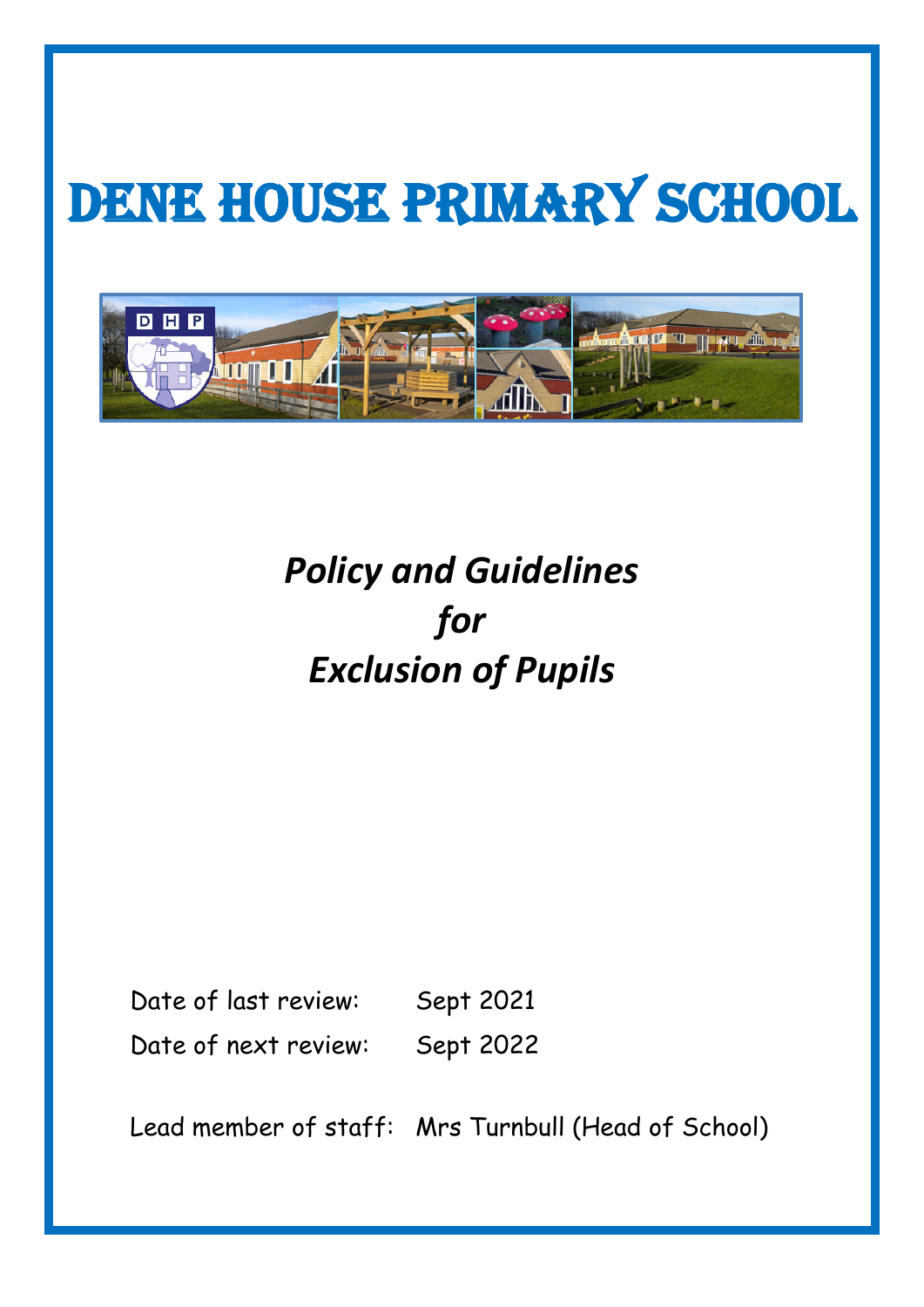### **Background**

This policy deals with the policy and practice which informs the School's use of exclusion. It is underpinned by the shared commitment of all members of the school community to achieve two important aims:

1. The first is to ensure the safety and well-being of all members of the school community, and to maintain an appropriate education environment in which all can learn and succeed;

2. The second is to realise the aim of reducing the need to use exclusion as a sanction.

## **Introduction**

The decision to exclude a pupil will be taken in the following circumstances:

(a) In response to a serious breach of the school's Behaviour Policy (b) If allowing the pupil to remain in school would seriously harm the education or welfare of other persons or the pupil him/herself in the school.

Exclusion is an extreme sanction and is only administered by the Headteacher. Exclusion, whether for a fixed term or permanent may be used for any of the following, all of which constitute examples of unacceptable conduct, and are infringements of the school's Behaviour Policy:

- Verbal abuse to staff and others
- Verbal abuse to pupils
- Physical abuse to/attack on staff
- Physical abuse to/attack on pupils
- Indecent behaviour
- Damage to property
- Misuse of illegal drugs
- Misuse of other substances
- Theft
- Serious actual or threatened violence against another pupil or a member of staff
- Sexual abuse or assault
- Supplying an illegal drug
- Carrying an offensive weapon
- Arson
- Unacceptable behaviour which has previously been reported and for which school sanctions and other interventions have not been successful in modifying the pupil's behaviour.

This is not an exhaustive list and there may be other situations where the Headteacher makes the judgement that exclusion is an appropriate sanction.

At times the Headteacher will decide not to use the extreme sanction of an exclusion but will decide that a Pastoral Support Plan, including mentoring, should be drawn up to try avoid the sanction of an exclusion in the future. This might be accompanied by an internal exclusion.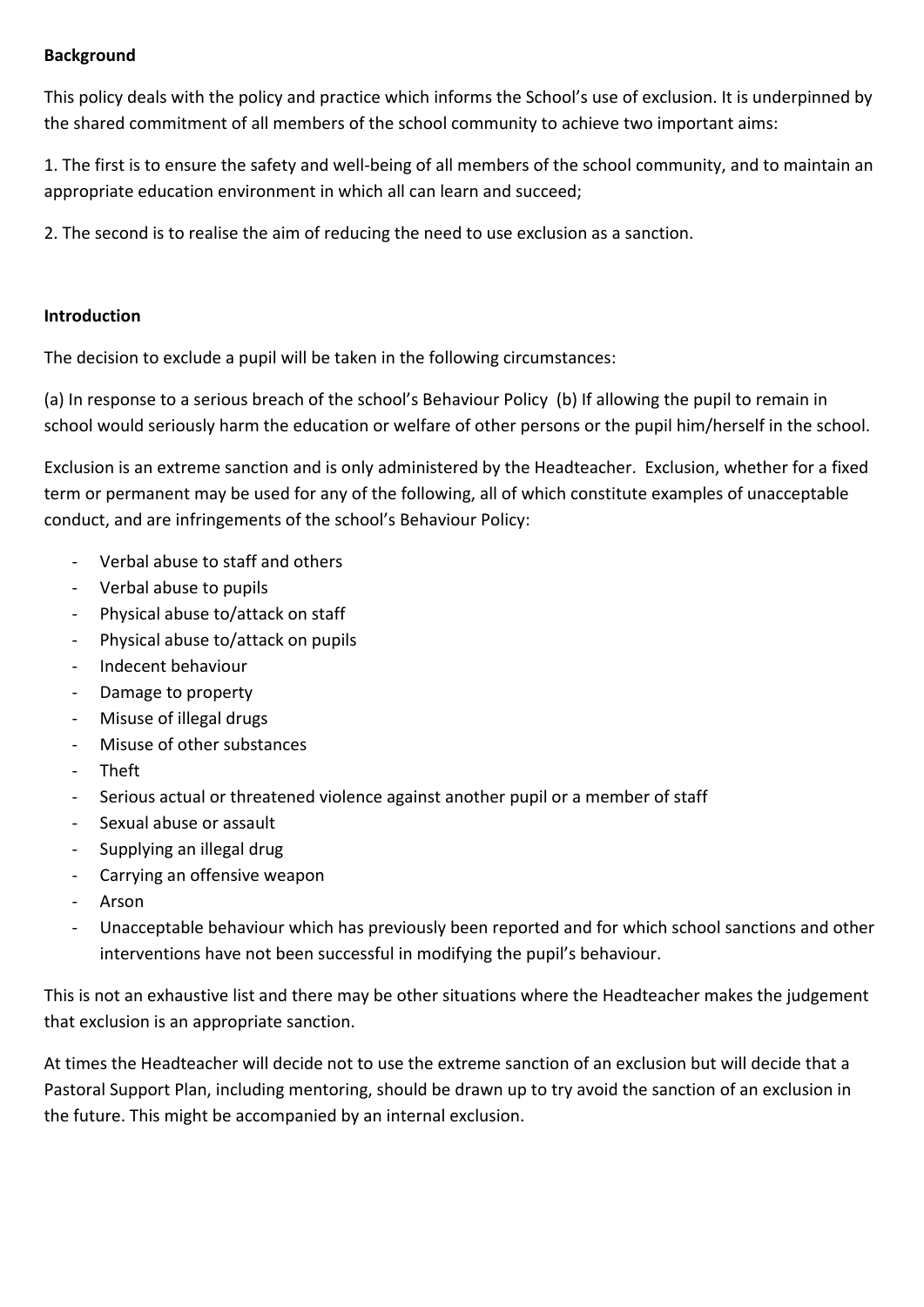#### **Exclusion procedure**

Most exclusions are of a fixed term nature and are of short duration (usually between one and three days). However, in case of repeated exclusions, or serious breaches of school's behaviour policy, exclusion can be for longer periods of time.

The DfE regulations allow the Headteacher to exclude a pupil for one or more fixed periods not exceeding a total of 45 school days in any one school year.

The Governors have established arrangements to review promptly all permanent exclusions from the school and all fixed term exclusions that would lead to a pupil being excluded for more than 15 days in a school term or missing a public examination.

The Governors have established arrangements to review fixed term exclusions which would lead to a pupil being excluded for more than five days but not more than 15 days in a school term where a parent has expressed a wish to make representations.

Following exclusion parents are contacted immediately where possible. A letter will be sent by post giving details of the exclusion and the date the exclusion ends. Parents have a right to make representations to the Governing Body and the Local Authority as directed in the letter.

A return to school meeting will be held following the expiry of the fixed term exclusion and this will involve a member of the Senior Management Team and other staff where appropriate. During this meeting steps will be agreed to hopefully prevent future exclusion.

During the course of a fixed term exclusion where the pupil is to be at home, parents are advised that the pupil is not allowed on the school premises, and that daytime supervision is their responsibility as parents/guardians.

Records relating to exclusions will be stored confidentially.

#### **Permanent Exclusion**

The decision to exclude a pupil permanently is a serious one. There are two main types of situation in which permanent exclusion may be considered:

1. The first is a final, formal step in a concerted process for dealing with disciplinary offences following the use of a wide range of other strategies, which have been used without success. It is an acknowledgement that all available strategies have been exhausted and is used as a last resort. This would include persistent and defiant misbehaviour including disruption to the learning of others, bullying (which would include racist or homophobic bullying) or violence.

2. The second is where there are exceptional circumstances and it is not appropriate to implement other strategies and where it could be appropriate to permanently exclude a pupil for a first or "one off" offence. These might include:

- Serious actual or threatened violence against another pupil or a member of staff